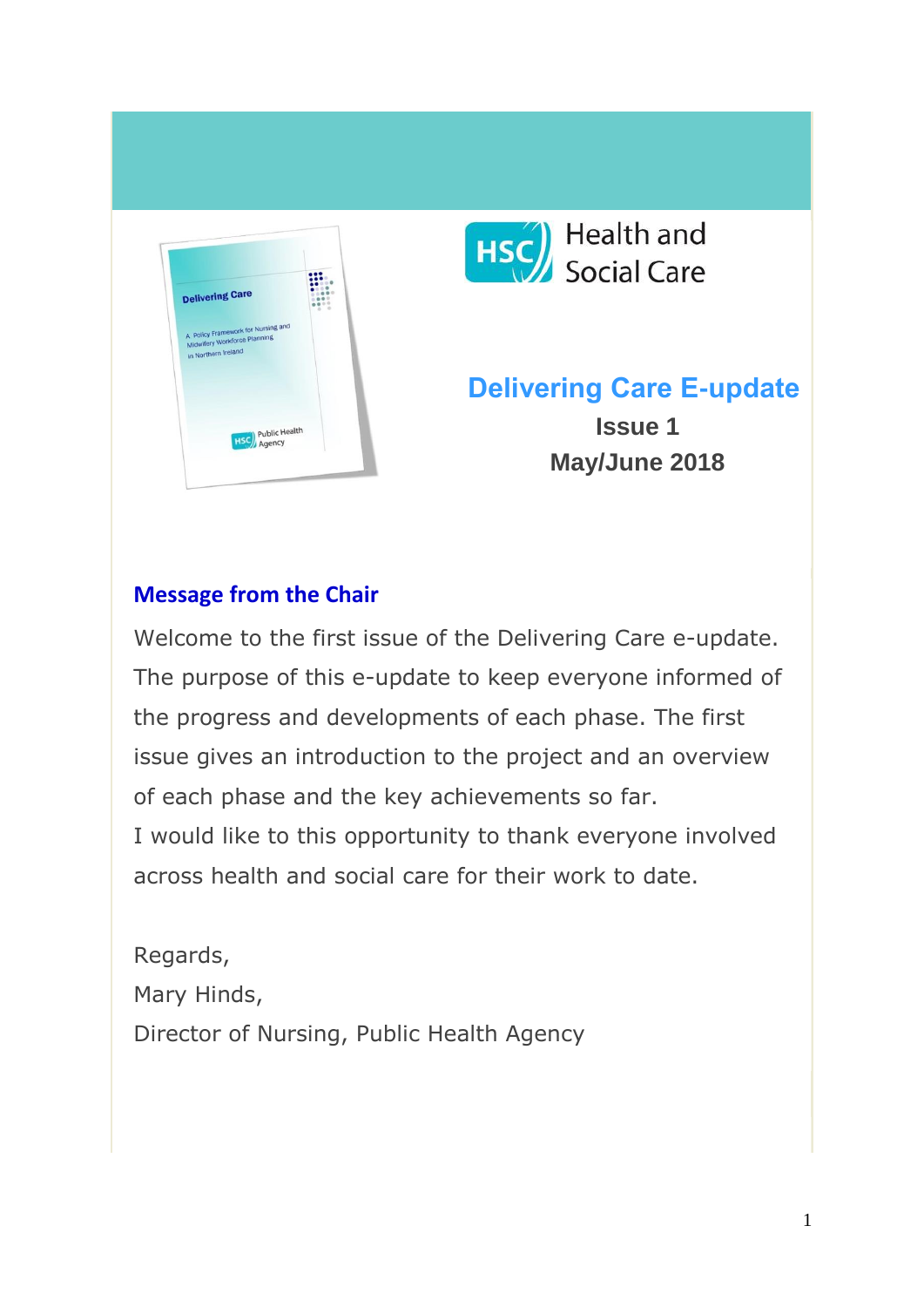#### **What is Delivering Care?**

'Delivering Care' is a policy framework, commissioned by the Chief Nursing Officer, Department of Health as the policy lead in Northern Ireland. The aim of the policy framework is to support the provision of high quality care which is safe and effective in hospital and community settings through the development of a series of phases to determine staff ranges for the Nursing and Midwifery workforce in a range of major specialities.

Work was initiated in 2012, with Phase 1 launched in 2014. Currently, there are 7 Phases underway.

Delivering Care is a collaborative regional project led by the Public Health Agency which engages a range of stakeholders in developing, proposing, testing, implementing and monitoring nurse and midwifery staffing levels in Northern Ireland.

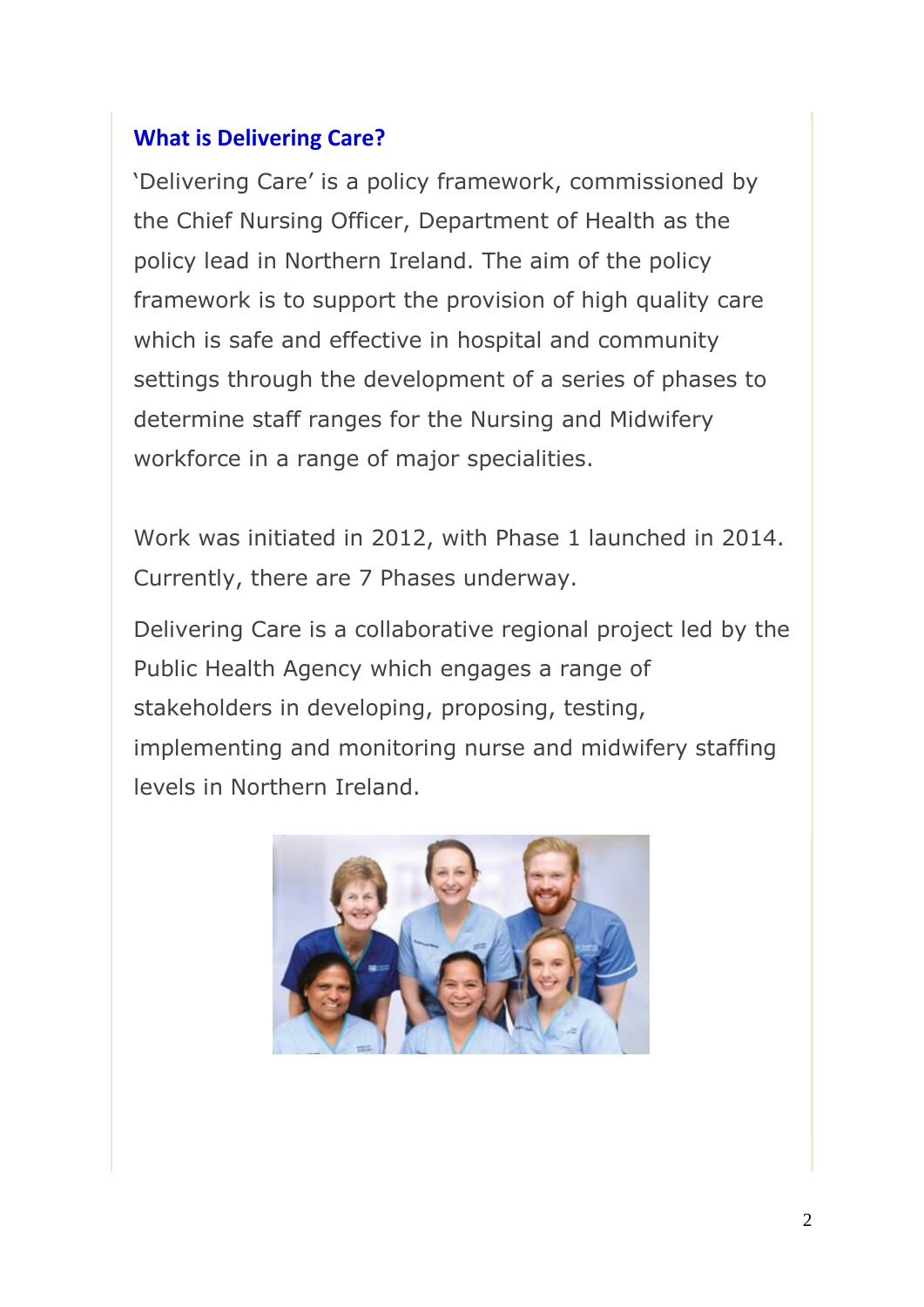

### **What are the Key Components?**

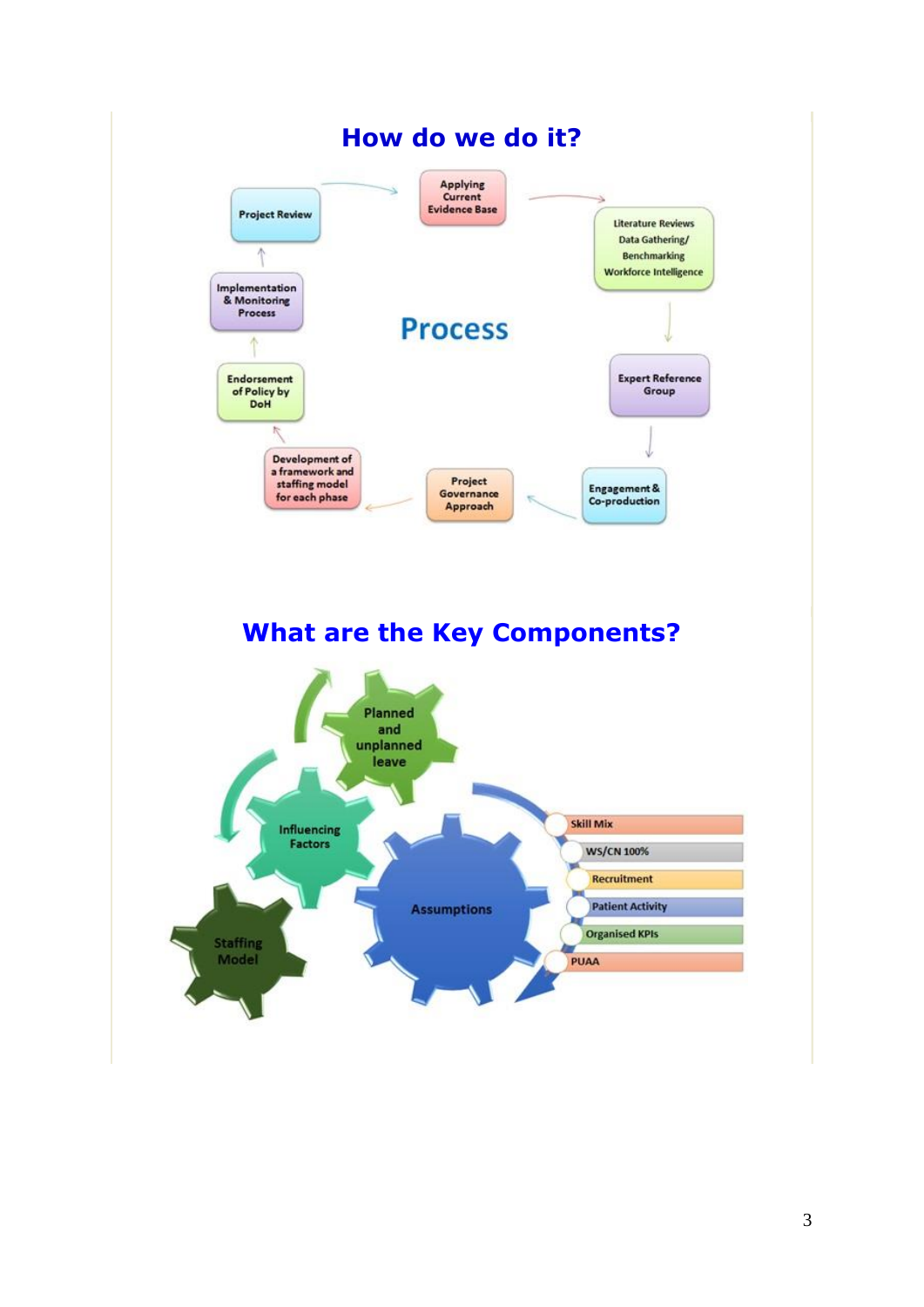# **What have we done so far?**

## **Progress Update**

| <b>Workforce Phase</b>                     | <b>Staffing Model</b>                            | <b>Status</b>                                          |
|--------------------------------------------|--------------------------------------------------|--------------------------------------------------------|
| Phase 1: Acute Medical &<br>Surgical Wards | Staffing range                                   | Funding for this phase has                             |
|                                            |                                                  | been secured and is in the                             |
|                                            |                                                  | process of phased                                      |
|                                            |                                                  | implementation across                                  |
|                                            |                                                  | designated wards in all HSCTs                          |
| Phase 1A: Elective Care                    | Recommended range for                            | Guidelines currently being                             |
| <b>Treatment Care</b>                      | 24/7 wards including day<br>and short stay wards | scoped in HSC Trusts 2018                              |
| Environments                               |                                                  |                                                        |
| Phase 2: Type 1 Emergency<br>Departments   | Nurse to annual<br>attendance ratio              | Recommendations endorsed                               |
|                                            |                                                  | by CNO. 1st phase of                                   |
|                                            |                                                  | implementation due in 2018.                            |
| Phase 3: District Nursing                  | Population based model                           | 1st phase of implementation                            |
|                                            |                                                  | due in 2018 dependent on                               |
|                                            |                                                  | resources                                              |
| Phase 4: Health Visiting                   |                                                  | Population based model $-1$ st phase of implementation |
|                                            | Caseload weighting                               | due in 2018.                                           |
|                                            |                                                  | Phase 5A completed for acute                           |
|                                            |                                                  | inpatient mental health                                |
|                                            |                                                  | facilities. A number of                                |
|                                            |                                                  | workshops have been                                    |
| Phase 5: Mental Health                     |                                                  | facilitated by the PHA and the                         |
|                                            |                                                  | expert reference group. The                            |
|                                            | Acute - Nurse/Bed Ratio                          | proposed recommendations                               |
|                                            | Community - Caseload                             | around the staffing ranges for                         |
|                                            | and population based                             | the category of inpatient                              |
|                                            | model                                            | environments have been                                 |
|                                            |                                                  | shared for endorsement with                            |
|                                            |                                                  | the CNO.                                               |
|                                            |                                                  |                                                        |
|                                            |                                                  | Phase 5b community staffing                            |
|                                            |                                                  | model to be progressed mid-                            |
|                                            |                                                  | 2018                                                   |
| Phase 6: Neonatal Nursing                  | Based on level of activity                       | Final proposals underway                               |
|                                            |                                                  |                                                        |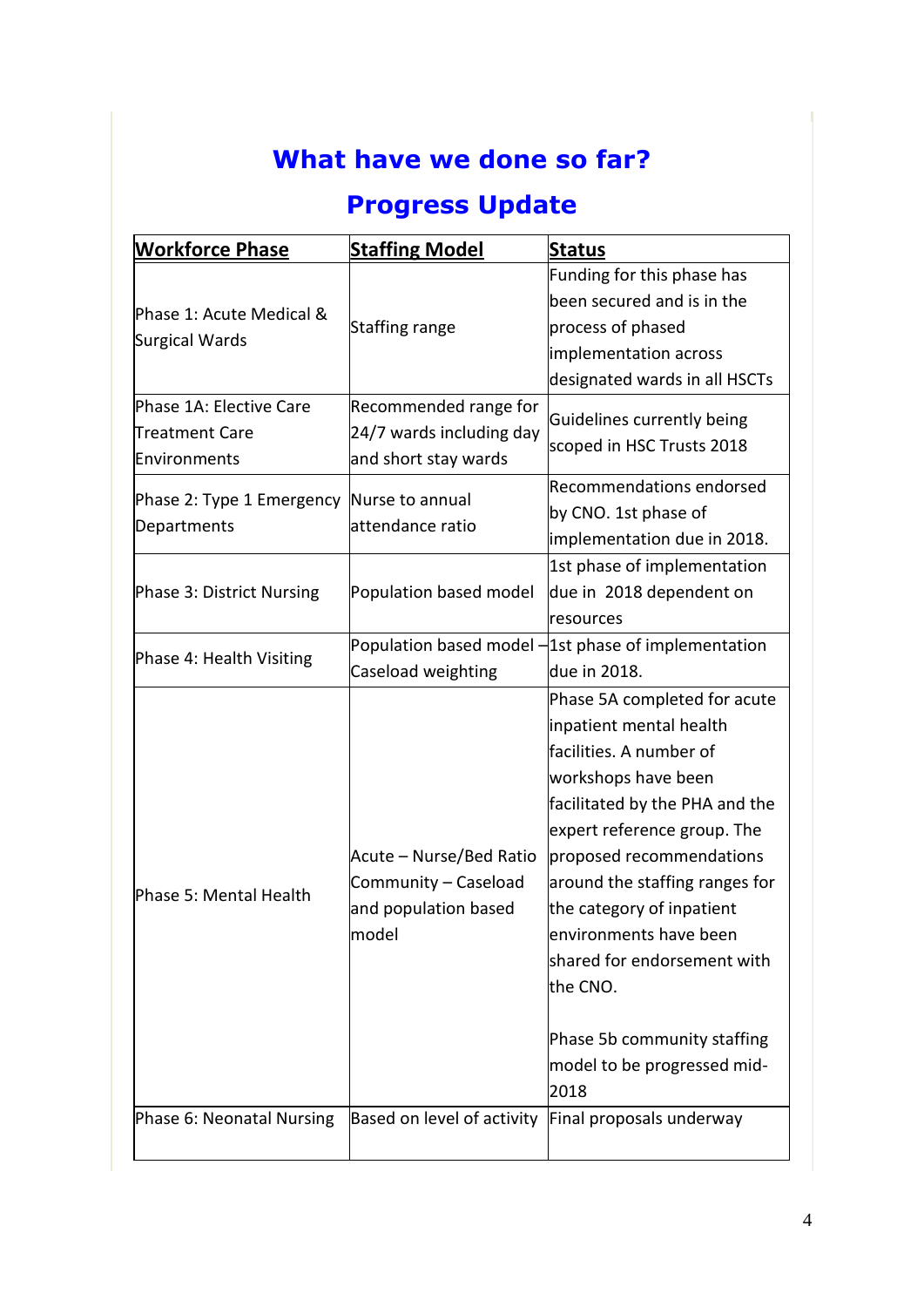| Phase 7: Primary Care<br>Nursing | Population based model<br>from the GPN Framework<br>2016 | Finalised and with the CNO for<br>endorsement 2018 |
|----------------------------------|----------------------------------------------------------|----------------------------------------------------|
| Phase 8                          | Independent Sector<br>Nursing Homes                      | Due to be initiated in June<br>2018.               |

### **What have we achieved?**

The approach is based on best evidence and promotes a quadruple aim methodology with a focus on a population based workforce model. The 'Triple Aim' was developed in 2008 to guide the redesign of healthcare systems with an emphasis on population health, patient experience of care and reducing costs. In recognising that the backbone of any effective healthcare system is an engaged and productive workforce, a 4th aim was added improving the quality and experience of providing care.

This 4th aim holds particular importance within the delivering care process. Nurses are often central to the teams of health and social care professionals charged with delivering health and service improvements. Effective workforce planning is vital, not only in ensuring the availability of sufficient numbers of skilled staff within primary care but also in providing structures and support so that each member of the nursing workforce can realise the sense of accomplishment and success that results from meaningful work.